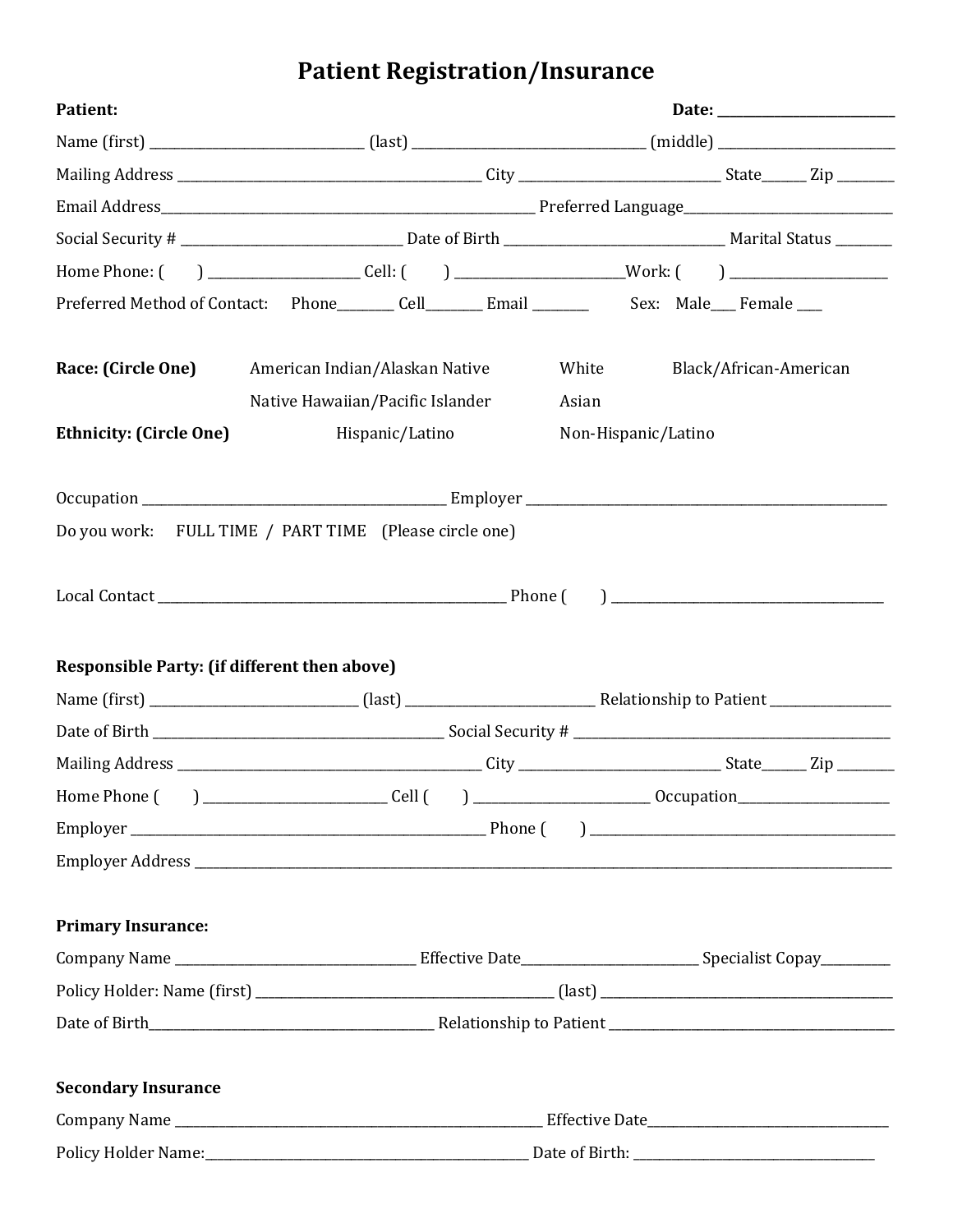## **Patient Medical History**

| Weight: _________________ Height: ______________ (feet) _____________ (inches)                                 |                  |  |                               |            |                |                       |               |
|----------------------------------------------------------------------------------------------------------------|------------------|--|-------------------------------|------------|----------------|-----------------------|---------------|
|                                                                                                                |                  |  |                               |            |                |                       |               |
| Are you or is there any chance you might be pregnant? YES NO Last menstrual period: __________________________ |                  |  |                               |            |                |                       |               |
|                                                                                                                |                  |  |                               |            |                |                       |               |
|                                                                                                                |                  |  |                               |            |                |                       |               |
|                                                                                                                |                  |  |                               |            |                |                       |               |
| Do you have any drug allergies?------ Please list all Allergies and Reactions                                  |                  |  |                               |            |                | <b>Please Circle</b>  |               |
|                                                                                                                |                  |  |                               |            | MILD           | MODERATE              | <b>SEVERE</b> |
| Medication                                                                                                     |                  |  |                               |            | MILD           | MODERATE              | <b>SEVERE</b> |
| Medication                                                                                                     |                  |  |                               |            | MILD           | MODERATE              | <b>SEVERE</b> |
|                                                                                                                |                  |  |                               |            |                |                       |               |
| Do you have a latex allergy?                                                                                   | <b>YES</b><br>NO |  | If yes, have you been tested? | <b>YES</b> | N <sub>O</sub> |                       |               |
| Have you ever had a reaction to any kind of metal? (cheap earring, nickel, etc.)                               |                  |  | <b>YES</b>                    | NO.        |                | If yes, list reaction |               |

### **Medications (if able, please bring a copy of your list of medications)**

List ONLY the name of medications, prescriptions, and over the counter medications you are taking; please include vitamins

| <b>Social History</b>                                                         |                                                                                  |
|-------------------------------------------------------------------------------|----------------------------------------------------------------------------------|
| Do you currently or have you ever used tobacco products in the last 25 years? | YES<br>N <sub>0</sub>                                                            |
| If yes, what type? Cigarette Chewing Tobacco/Snuff                            | E-Cigarette                                                                      |
|                                                                               |                                                                                  |
| Do you consume alcoholic beverages? YES NO                                    | Number of drinks daily? _____________ Do you have a history of alcoholism YES NO |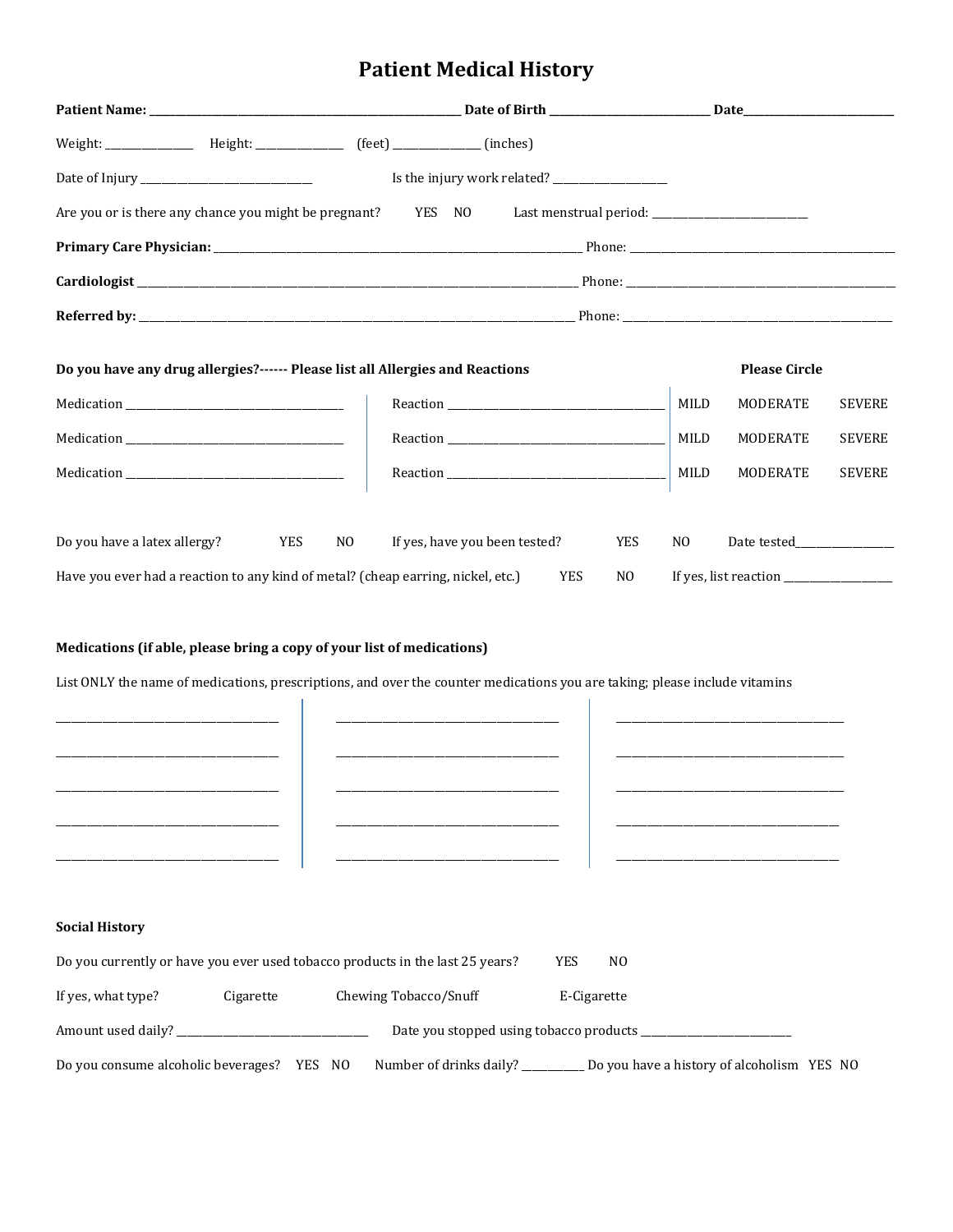| Please check any surgeries that you have had:                                                                               |                                                                                                                                                   |                           |                            |                                                                                                                                                                                                                                     |  |  |
|-----------------------------------------------------------------------------------------------------------------------------|---------------------------------------------------------------------------------------------------------------------------------------------------|---------------------------|----------------------------|-------------------------------------------------------------------------------------------------------------------------------------------------------------------------------------------------------------------------------------|--|--|
|                                                                                                                             |                                                                                                                                                   |                           |                            | Breast Mastectomy RT LT                                                                                                                                                                                                             |  |  |
| Cancer Surgery                                                                                                              | _Thyroidectomy<br>Appendectomy                                                                                                                    |                           | Kidney Removed<br>RT<br>LT |                                                                                                                                                                                                                                     |  |  |
|                                                                                                                             | <b>Angioplasty</b><br><b>Gallbladder</b><br>Cardiac Bypass<br>Fem Pop Bypass<br>RT Leg LT Leg<br>Carotid Endarterectomy<br><b>RT</b><br><b>LT</b> |                           |                            | <b>Kidney Stone Removed</b><br>Prostate Removed (prostatectomy)<br>$_T$ URP                                                                                                                                                         |  |  |
|                                                                                                                             |                                                                                                                                                   |                           |                            |                                                                                                                                                                                                                                     |  |  |
| Cardiac Stents                                                                                                              |                                                                                                                                                   |                           |                            |                                                                                                                                                                                                                                     |  |  |
|                                                                                                                             | Cataract Removal                                                                                                                                  | <b>RT</b><br>LT           |                            | _Colon (Bowl Resection)                                                                                                                                                                                                             |  |  |
| Stents (other)                                                                                                              | Plastic Surgery                                                                                                                                   |                           |                            | Hernia Repair Type ___________                                                                                                                                                                                                      |  |  |
| $\textit{Type} \_\_$                                                                                                        | ___Hysterectomy                                                                                                                                   |                           |                            | Abdominal Aorta Aneurysm Repair                                                                                                                                                                                                     |  |  |
| Date                                                                                                                        | Ovaries Removed                                                                                                                                   |                           |                            |                                                                                                                                                                                                                                     |  |  |
| Tonsillectomy                                                                                                               | _Hemorrhoidectomy<br>Tubal Ligation                                                                                                               |                           |                            | <b>Other</b> contracts to the contract of the contract of the contract of the contract of the contract of the contract of the contract of the contract of the contract of the contract of the contract of the contract of the contr |  |  |
| Please check any orthopedic surgeries:                                                                                      |                                                                                                                                                   |                           |                            |                                                                                                                                                                                                                                     |  |  |
| Shoulder                                                                                                                    |                                                                                                                                                   | __Knee                    | RT LT                      |                                                                                                                                                                                                                                     |  |  |
| Elbow<br>RT LT                                                                                                              |                                                                                                                                                   | Foot/Ankle                | RT LT                      |                                                                                                                                                                                                                                     |  |  |
| __Wrist/Hand<br>RT LT                                                                                                       | Type of Surgery ____________________                                                                                                              | $\_\_$ Neck               | RT LT                      |                                                                                                                                                                                                                                     |  |  |
| RT LT<br>$\_\$ {Hip}                                                                                                        | Type of Surgery __________________                                                                                                                | Back                      | RT LT                      |                                                                                                                                                                                                                                     |  |  |
|                                                                                                                             |                                                                                                                                                   |                           |                            |                                                                                                                                                                                                                                     |  |  |
| Do you have a history of or currently being treated for the following: (Please check all that apply)<br>Cancer/Type-Specify | Alzheimer's                                                                                                                                       | Irritable Bowel           |                            | _Osteopenia                                                                                                                                                                                                                         |  |  |
|                                                                                                                             | Dementia                                                                                                                                          |                           |                            | Rheumatoid Arthritis                                                                                                                                                                                                                |  |  |
|                                                                                                                             |                                                                                                                                                   | Syndrome (IBS)            |                            |                                                                                                                                                                                                                                     |  |  |
| <b>Glaucoma</b>                                                                                                             | $M$ europathy                                                                                                                                     | __ Stomach Ulcer          |                            | _Gout                                                                                                                                                                                                                               |  |  |
| _Macular Degeneration                                                                                                       | __Diabetes                                                                                                                                        | __Congestive Heart        |                            | __Kidney Stone                                                                                                                                                                                                                      |  |  |
| Cataracts                                                                                                                   | __Thyroid Disorder                                                                                                                                | Failure                   |                            | __BPH (enlarged prostate)                                                                                                                                                                                                           |  |  |
| Asthma                                                                                                                      | Hypo/Hyper                                                                                                                                        | __Coronary Artery Disease |                            | _Urinary Tract Infection                                                                                                                                                                                                            |  |  |
| __Tuberculosis                                                                                                              | $\underline{\hspace{1cm}}$ HIV/Aids                                                                                                               | __High Blood Pressure     |                            | __DVT (blood clot)                                                                                                                                                                                                                  |  |  |
| __Environmental Allergies                                                                                                   | $_H$ Pepatitis A B C                                                                                                                              | __High Cholesterol        |                            | __Carotid Artery Disease                                                                                                                                                                                                            |  |  |
| __COPD/Emphysema                                                                                                            |                                                                                                                                                   | __High Triglycerides      |                            | __Blood Disorder                                                                                                                                                                                                                    |  |  |
| __Sleep Apnea/CPAP                                                                                                          | _History of MRSA                                                                                                                                  |                           | __Heart Attack             |                                                                                                                                                                                                                                     |  |  |
| __CVA (stroke)                                                                                                              | Location____________                                                                                                                              | __Pacemaker               |                            | __Anemia                                                                                                                                                                                                                            |  |  |
| TIA's                                                                                                                       | Year Manual Manual Manual Manual Manual Manual Manual Manual Manual Manual Manual Manual Manual Manual Manual                                     | $A-Fib$                   |                            | __Depression                                                                                                                                                                                                                        |  |  |
| Parkinson's Disease                                                                                                         | Colitis                                                                                                                                           | _Defibrillator            |                            | __Anxiety                                                                                                                                                                                                                           |  |  |
| Seizures                                                                                                                    | Diverticulosis                                                                                                                                    | __Heart Arrhythmia        |                            | Psoriasis                                                                                                                                                                                                                           |  |  |
| _Migraines                                                                                                                  | _GERD (reflux)                                                                                                                                    | ___MVP                    |                            | _Eczema                                                                                                                                                                                                                             |  |  |
| __Fibromyalgia                                                                                                              | Hiatal Hernia                                                                                                                                     |                           | Osteoarthritis             |                                                                                                                                                                                                                                     |  |  |
| ADD/ADHD                                                                                                                    |                                                                                                                                                   | Osteoporosis              |                            |                                                                                                                                                                                                                                     |  |  |
|                                                                                                                             |                                                                                                                                                   |                           |                            |                                                                                                                                                                                                                                     |  |  |
|                                                                                                                             |                                                                                                                                                   |                           |                            |                                                                                                                                                                                                                                     |  |  |
|                                                                                                                             |                                                                                                                                                   |                           |                            |                                                                                                                                                                                                                                     |  |  |
| Family Medical History: Please list any health problems your immediate family has been diagnosed with:                      |                                                                                                                                                   |                           |                            |                                                                                                                                                                                                                                     |  |  |
| <b>Medical Problem (Father)</b>                                                                                             | <b>Medical Problem (Mother)</b>                                                                                                                   |                           |                            | <b>Medical Problem (Siblings)</b>                                                                                                                                                                                                   |  |  |
|                                                                                                                             |                                                                                                                                                   |                           |                            |                                                                                                                                                                                                                                     |  |  |
|                                                                                                                             |                                                                                                                                                   |                           |                            |                                                                                                                                                                                                                                     |  |  |
|                                                                                                                             |                                                                                                                                                   |                           |                            |                                                                                                                                                                                                                                     |  |  |
|                                                                                                                             |                                                                                                                                                   |                           |                            |                                                                                                                                                                                                                                     |  |  |
|                                                                                                                             |                                                                                                                                                   |                           |                            |                                                                                                                                                                                                                                     |  |  |
|                                                                                                                             |                                                                                                                                                   |                           |                            |                                                                                                                                                                                                                                     |  |  |
|                                                                                                                             |                                                                                                                                                   |                           |                            |                                                                                                                                                                                                                                     |  |  |
|                                                                                                                             |                                                                                                                                                   |                           |                            |                                                                                                                                                                                                                                     |  |  |